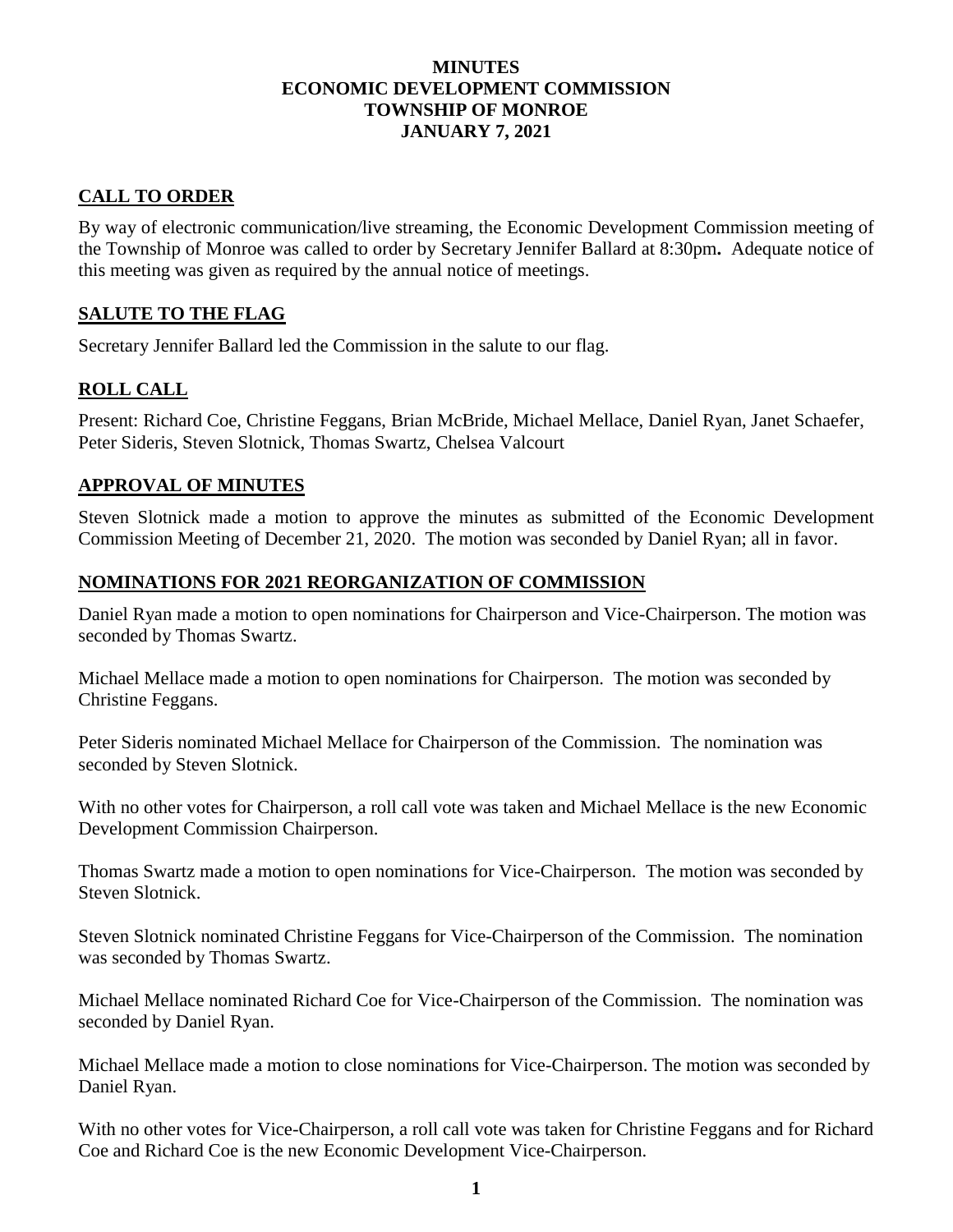Daniel Ryan made a motion to close nominations for Chairperson and Vice-Chairperson. The motion was seconded by Thomas Swartz.

### **CORRESPONDENCE, REPORTS AND OTHER MATTERS**

Michael Mellace addressed the Commission after being selected as Chairperson:

"I would first like to thank everyone for voting me as Chairperson.

Today, we embark upon a new year for the Economic Development Commission. We are comprised of a full board of 9 members, each fully committed to enhancing the business climate in the Township of Monroe. This Commission is charged with duties which exceed simply breaking ground on new commercial ratables. As such, let the success of this commission not be judged solely on new commercial development, but to the objectives that we fulfill which that will serve our existing business owners, business owners who are yet to open in Monroe, as well as promoting the many empty store fronts which we see scattered throughout Monroe, so that they can be filled with a new generation of successful businesses.

In order for this commission to successfully discharge our duties, we must be honest with ourselves in not only the current economic climate throughout the country, but the climate in our own Town. We must also understand the struggles of the current business owners - the small mom and pop shops who have invested their life savings into opening businesses here in Monroe, and are struggling and on the verge of collapse. This is a critical time in which we must be providing them any form of support which we can, and to help them get a lifeline, which they so desperately need.

Commissions before us had requested the hiring of an Economic Development Consultant to assist this Commission with duties which volunteers could not fulfill on their own, in particular new commercial development. This commission now has at its disposal a part time Consultant who has been tasked with such duties. It is therefore imperative that both the Commission and the Consultant work together in an open, cooperative, and productive manner which will serve to enhance everyone's efforts, and neither compete with, nor duplicate, those efforts.

This commission currently has no budget and is therefore limited it our ability to accomplish certain goals. For that reason, I will be requesting that the new Council approve a budget for us. Until that time, this Commission will do everything that we can without a budget. Economic Development in any Town is one of the top ways for a Town to reduce the tax burden on taxpayers. Commercial ratables pay a higher tax rate, all while typically having less of a financial burden on a Town's budget. A commercial ratable uses less services of first responders, less public works by providing their own trash and snow removal, and does not add children to a school district. Therefore, I believe that creating a budget for economic development is one of the biggest investments a Town can make in itself. We have to look no further than a Trolley tour that was done years ago, and the tens of thousand of dollars that were generated in free advertising revenue, in order to see how a Town's investment into economic development quickly multiplies.

In order to promote economic development, we must understand the economy of the Town. We must properly understand what money is bleeding out of Monroe, and where our residents are going to make their purchases. We must understand this not only where the borders of Monroe touch Washington and Gloucester Townships, but for all the borders Monroe touches. Only when we truly understand our bleed, can we truly concentrate our efforts on what Monroe should invest its efforts to attract.

Just like a salesperson gives out a business card to a prospective client, new prospects interested in opening in Monroe, regardless of size, should be provided with basic information about Monroe which shows our competitive strengths. These new prospects should also be provided with routine information that they will need in order to quickly facilitate their endeavors, such as general applications, rules and a directory of who to call for specific types of questions. Much of this information should also be provided in some form to every current business owner in Monroe.

In order for this Commission to most effectively serve Monroe, I am immediately creating the following 5 sub-committees.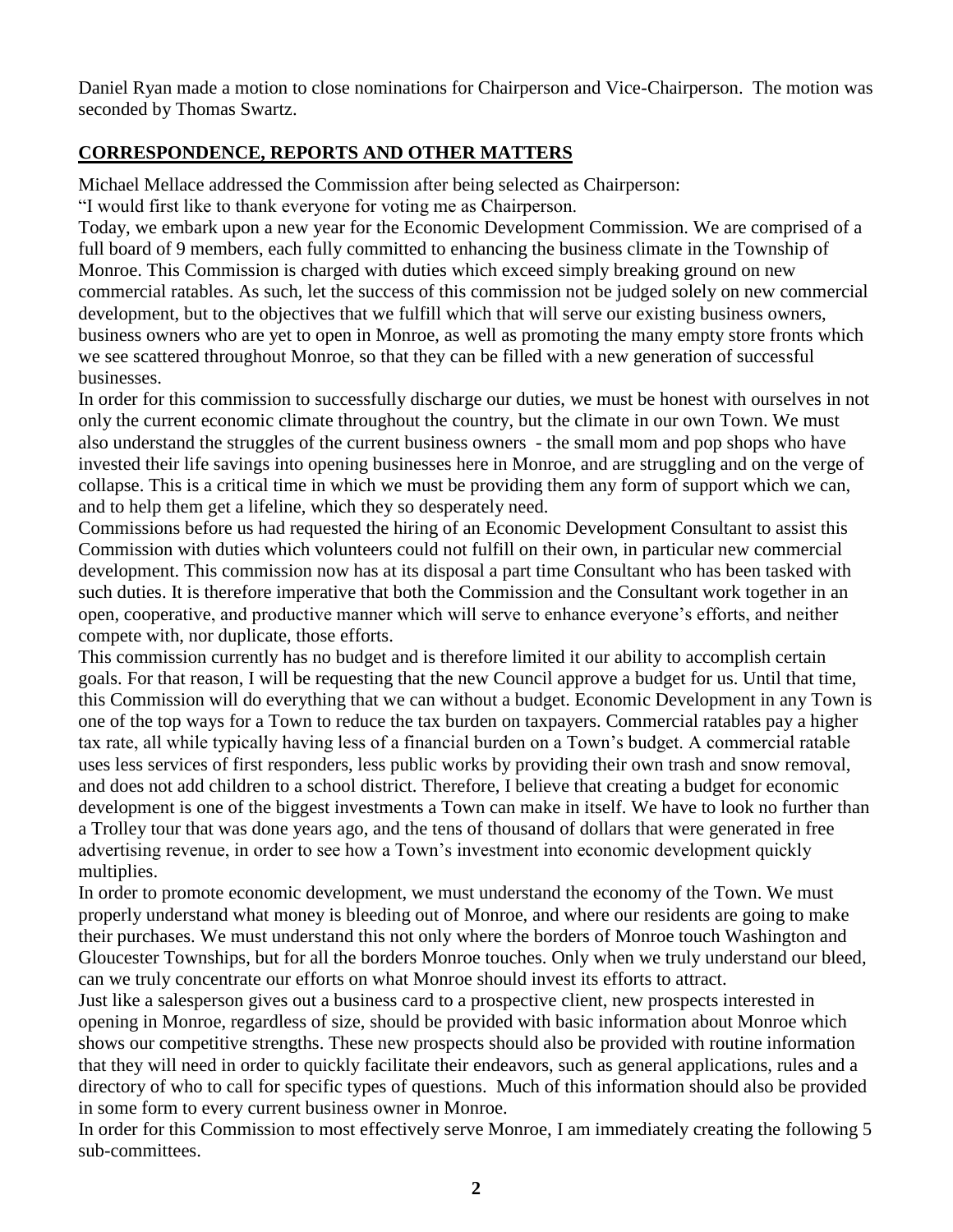- 1. Budget Committee This committee shall be create an initial one year budget for calendar year 2021. Upon completion, this budget shall be completed and submitted to the budget chair of Council for consideration.
- 2. Outreach, Support & Training Committee This committee shall begin with the following tasks:
	- a. Create a directory of every business within the Township of Monroe. This directory shall include such basic information as the business name, address, type of business, telephone number and email address.
	- b. Upon completion of this directory, a survey should be conducted of each business to determine which types of goods and services they provide. This completed directory will be made available not only to residents, but also to all persons in a purchasing capacity in the various forms of governmental entities in Monroe. This is to encourage the Town's various governmental entities to financially support these businesses, when financial prudent.
	- c. The contact information included in the completed directory will be used to immediately inform the businesses of pertinent information, such as training opportunities, loan & financial information, and other time sensitive items passed down from other economic development resources.
	- d. This committee shall also be tasked with recommending any events which may promote businesses as a whole in Monroe.
- 3. Township Code Review Committee This committee shall be charged with utilizing recommendations both from their own experiences and public input, in order to review the Township Codes and ordinances which may need to need to be changed in order to facilitate a more productive business climate.
- 4. Commercial Development & Occupancy Committee
	- a. This Committee shall seek the input of both commercial developers and commercial real estate brokers in order to determine what they believe would make Monroe more attractive to develop new commercial properties in.
	- b. This committee shall also develop ways to promote marketing efforts that will lead to existing empty commercial space being occupied.
	- c. This committee shall also evaluate the "search available properties" section of the Town's official website and determine the completeness of this section.
- 5. Main-Street event committee:
	- a. This committee shall be dedicated to creating events on main street which will facilitate a high volume of foot traffic during these events. These events should be designed not only to promote the main street area on the dates of specific events, but to also foster more daily utilization of this area.
	- b. This committee shall receive input of the local main street business owners through meetings, surveys and any other forum the committee deems appropriate. It is imperative that the business owners in this area are overall supportive of the efforts of this committee.
	- c. This committee shall work directly with Parks  $\&$  Rec and other appropriate Township offices to develop these events.
	- d. All developed events will be presented to The Commission.

Tomorrow, I will also be e-mailing the Mayor and President of Council and requesting a joint meeting to discuss the EDC. I will also be requesting that each member of the EDC be provided with a Township issued e-mail address. I will also be inviting the Township solicitor to attend our next meeting. I am appointing the following members to the previously mentioned sub-committees. The first person mentioned will lead the committee. These are only the initial members, and other members or members of the public may be added at the next EDC meeting in January or thereafter.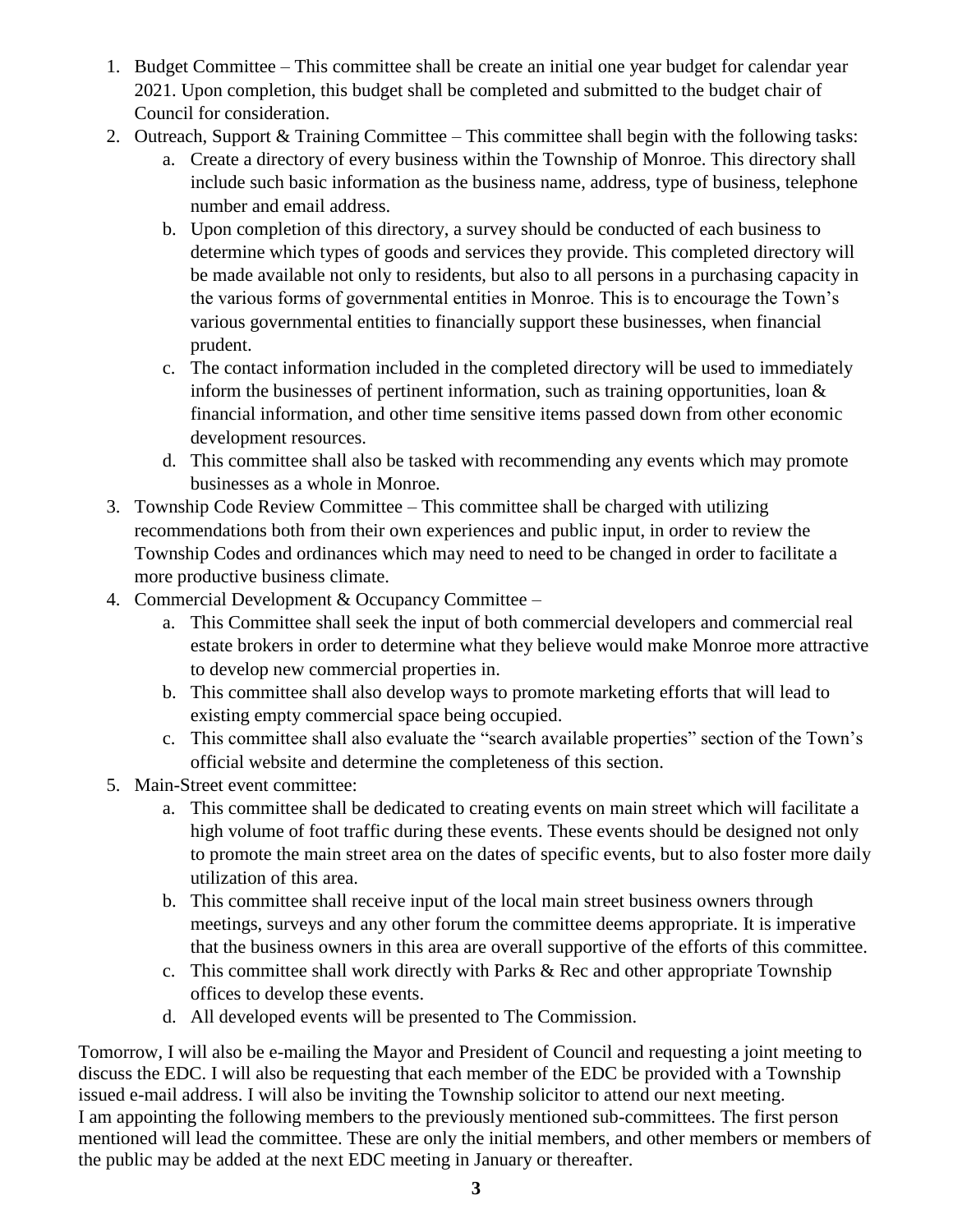Budget Committee –Brian McBride, Michael Mellace

Outreach, Support & Training Committee – Michael Mellace, Janet Schaeffer, Christine Feggans Township Code Review Committee – Richard Coe, Steve Slotnick, Tom Schwartz, member of the public Richard Sanford.

Commercial Development & Occupancy Committee – Peter Sideris

Main-Street event committee – Christine Feggans, member of the public Alan Dodd"

Daniel Ryan made a motion to approve Resolution EDC/R:01-21. The motion was seconded by Christine Feggans.

# **PUBLIC PORTION**

Peter Sideris made a motion to open the Public Portion. The motion was seconded by Thomas Swartz and unanimously approved by all members of the Commission in attendance.

- 1. Alan Dodd introduced himself as a member of Parks & Rec. He is excited to be working with the Commission and is looking forward to working with the Main Street Committee.
- 2. Chelsea Valcourt introduced herself as the council liaison. She is the Ward 4 Councilperson and is excited to be working with the EDC and the businesses in town. She has requested that if the Commission needs any help from the Township to please reach out to her.
- 3. Chris Gorham asked the Commission how much of a budget they would be requesting. Michael Mellace responded saying that quotes will need to be obtained first and then the Commission will be asking for funds that would help achieve their goals and objectives. At this time, there is no calculated number.
- 4. Patrick McDevitt asked if the Chamber of Commerce was still in effect and if so, would the Commission be collaborating with them. Michael Mellace responded that the EDC is an independent board and will not be coordinating with them for events, etc. Steven Slotnick responded that the Chamber of Commerce is still operating and their next meeting is January 19, 2021. \*During this discussion, the zoom feed was interrupted and no audio was available.\*
- 5. Kristen & Julian Salgado from the Grindstone spoke. They congratulated Mike on being Chairperson and Julian stated that this gives him a renewed sense of hope. Kristen stated that she has a group together that is interested in helping all of Monroe businesses and that she would contact Mike later with more information. Kristen asked if the EDC Consultant was invited to the meeting. Michael Mellace stated that he was unaware if she was on the e-mail chain, but that the meeting was advertised appropriately, and that he would be inviting her to all future meetings. Michael also stated that he would be contact with Shannon tomorrow to schedule a meeting with her.

\*At this time, the zoom feed returned and the audio was back.\* Richard Coe made a motion to close the Public Portion. The motion was seconded by Steven Slotnick and unanimously approved by all members of the Commission in attendance.

### **ADJOURNMENT**

With no further business to discuss, Chairperson Michael Mellace asked for a motion to adjourn. Richard Coe made a motion to adjourn the Monroe Township Economic Development Commission Meeting of January 7, 2020. The motion was seconded by Peter Sideris; all in favor. Meeting adjourned at 9:08pm.

Respectfully submitted,

Jennifer Ballard, Secretary